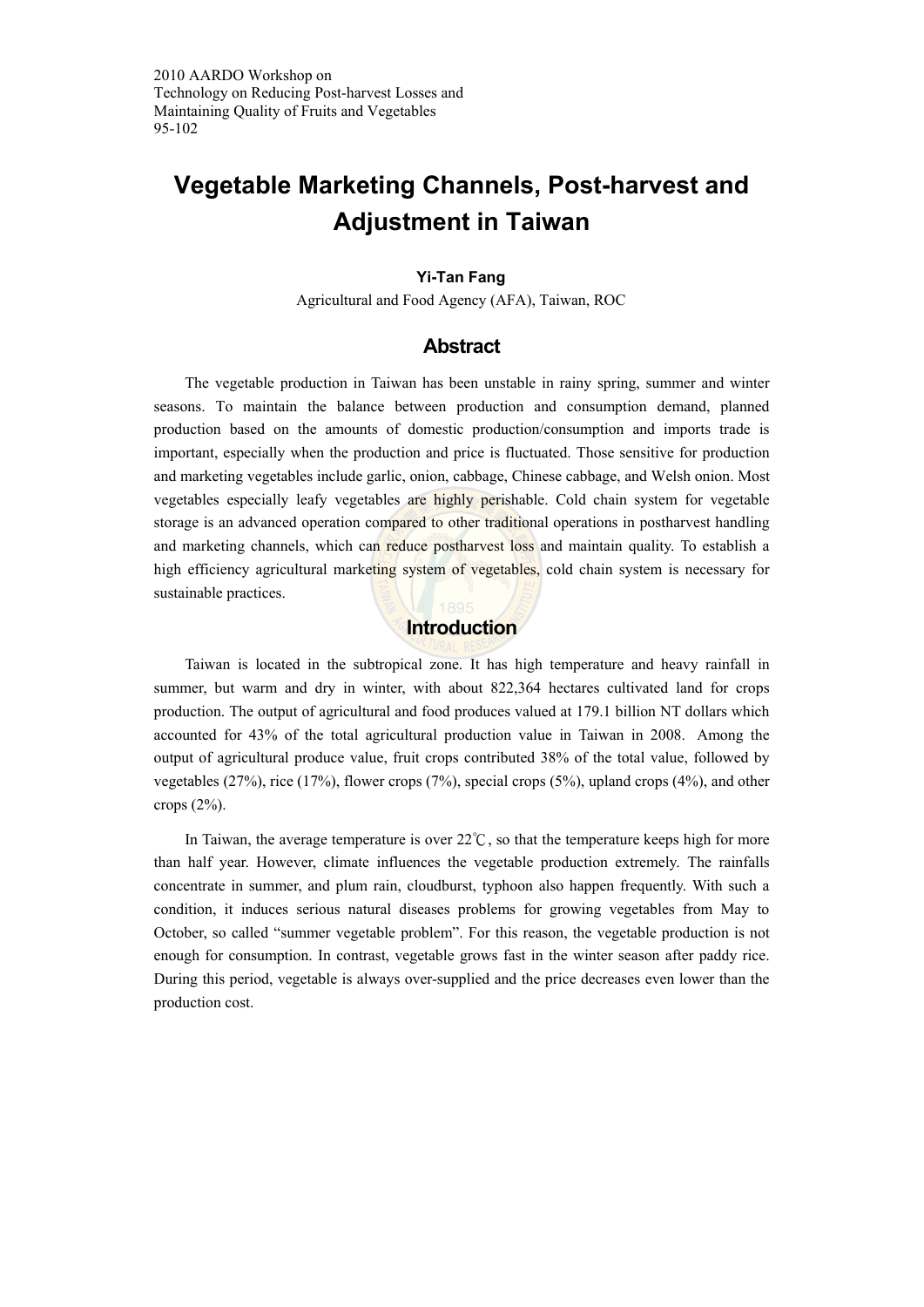## **Vegetable Industry in Taiwan**

More than 100 vegetable crops are cultivated on 153,964 hectares of land in Taiwan. The total production exceeded 2.64 million tons valued at 48.5 billion NT dollars in 2008. Table 1 indicated that the cash vegetable was about 65% of production area and 73% of total vegetable production, which mostly are short-time cultural crops, such as leafy vegetables and flowers. Those are high value per unit area and make most income for farmer. The major production area locates in central part of Taiwan, particularly like Yunlin and Changhua County. Yearlong vegetable, including bamboo shoot, taro and yam, etc., was mostly produced in south Taiwan which is about 19% of production area and 12% of production volume. Melons include watermelon, cantaloupe, and strawberry.

In Table 2, the data indicated that vegetable production was an important industry in Taiwan. The vegetable crops to total crops increased form 21.74% in 1992 to 27.09% in 2008. According to the statistics, the vegetable consumption increased from 40 kg per year in 1950 to 120 kg in 2000.

|           | Total                |                      | Cash vegetables |                              | Yearlong vegetables  |                      | Melons               |                      |
|-----------|----------------------|----------------------|-----------------|------------------------------|----------------------|----------------------|----------------------|----------------------|
| Year      | Planted<br>area (ha) | Production<br>(M.T.) | area (ha)       | Planted Production<br>(M.T.) | Planted<br>area (ha) | Production<br>(M.T.) | Planted<br>area (ha) | Production<br>(M.T.) |
| 1995      | 174,749              | 2,887,017            | 111,222         | 2,011,715                    | 33,820               | 410,348              | 29,707               | 464,954              |
| 1996      | 178,521              | 3,098,097            | 113,024         | 2,229,869                    | 33,973               | 361,651              | 31,524               | 506,577              |
| 1997      | 182,393              | 3,056,290            | 115,628         | 2,188,904                    | 33,588               | 394,921              | 33,177               | 472,465              |
| 1998      | 180,072              | 2,911,734            | 113,987         | 2,064,417                    | 33,998               | 385,311              | 32,087               | 462,006              |
| 1999      | 183,600              | 3,513,788            | 118,439         | 2,563,797                    | 34,477               | 411,550              | 30,684               | 543,476              |
| 2000      | 177.074              | 3,262,194            | 115,569         | 2,279,210                    | 33,374               | 388,094              | 28,131               | 494,890              |
| 2001      | 173,672              | 3,045,605            | 113,637         | 2,222,768                    | 32,907               | 365,845              | 27,128               | 456,993              |
| 2002      | 179,473              | 3,461,803            | 116,945         | 2,485,830                    | 33,093               | 386,942              | 29,435               | 589,031              |
| 2003      | 165,822              | 3,093,970            | 108,954         | 2,233,743                    | 32,718               | 392,212              | 24,150               | 468,015              |
| 2004      | 168,338              | 3,064,607            | 110,715         | 2,264,830                    | 31,612               | 356,630              | 23,011               | 443,097              |
| 2005      | 160,337              | 2,654,613            | 108,903         | 2,072,316                    | 31,462               | 270,480              | 19,972               | 311,817              |
| 2006      | 157,184              | 2,877,991            | 106,017         | 2,162,465                    | 30,699               | 357,977              | 20,468               | 357,549              |
| 2007      | 154,112              | 2,595,162            | 101,776         | 1,959,713                    | 30,567               | 326,397              | 21,769               | 309,052              |
| 2008      | 153,964              | 2,640,700            | 104,979         | 2,070,571                    | 29,854               | 288,267              | 19,131               | 281,862              |
| Average % | 100%                 | 100%                 | 65%             | 73%                          | 19%                  | 12%                  | 16%                  | 15%                  |

Table 1. The vegetable production in Taiwan from 1995-2008.

The data is collected from Agricultural Statistics and Yearbook, Council of Agricultural, Executive Yuan, R.O.C., 2008.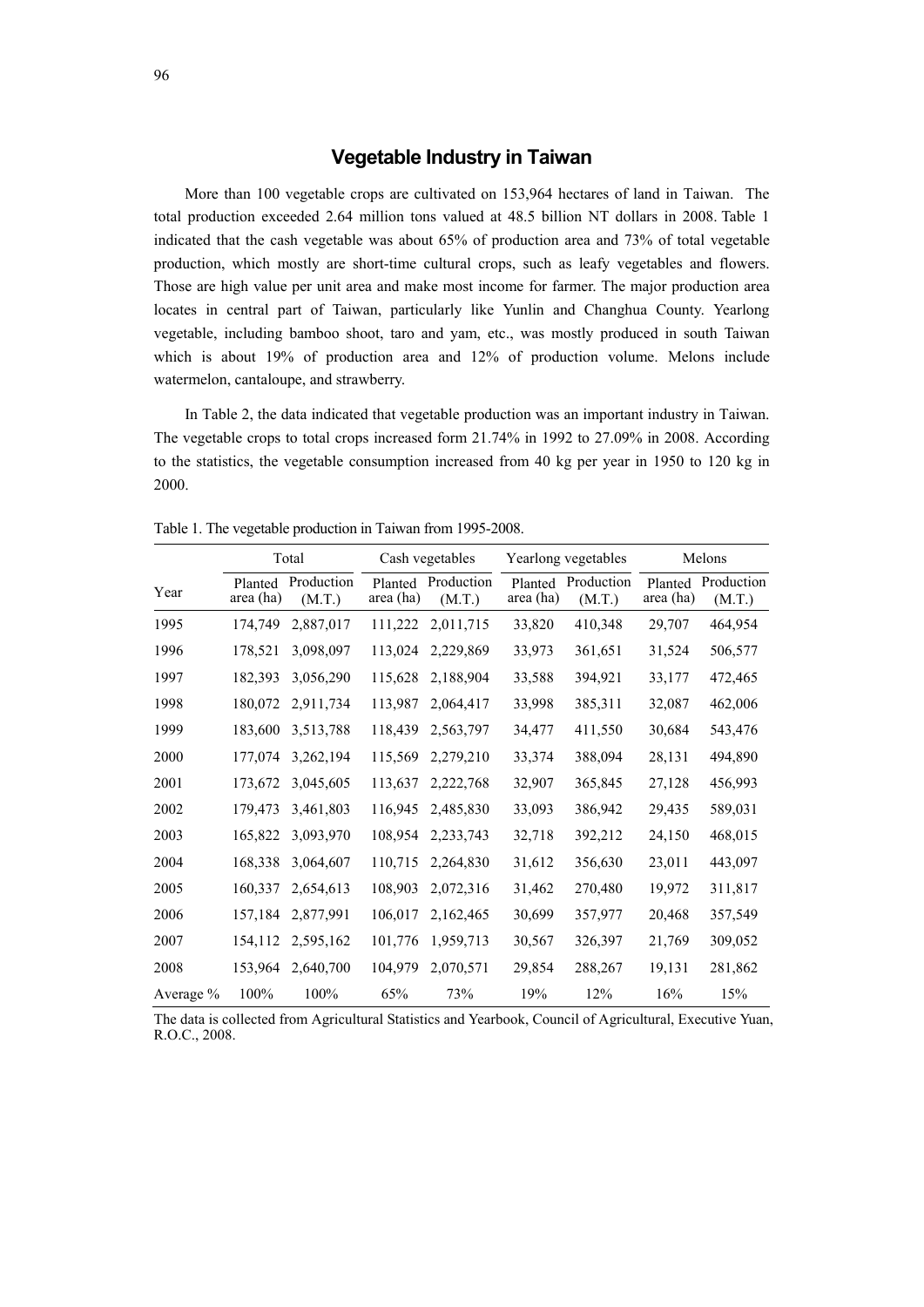|          | <b>Total Production</b> | Ratio (%) |
|----------|-------------------------|-----------|
| Year     | (ha)                    | Vegetable |
| 1992     | 142,312,811             | 21.74     |
| 1993     | 157,523,597             | 19.82     |
| 1994     | 160,263,443             | 18.35     |
| 1995     | 168,517,511             | 20.35     |
| 1996     | 172,781,410             | 21.17     |
| 1997     | 173,744,104             | 20.89     |
| 1998     | 163,618,674             | 21.75     |
| 1999     | 170,523,785             | 23.43     |
| $2000\,$ | 165,214,487             | 23.34     |
| 2001     | 160,758,570             | 22.87     |
| 2002     | 151,853,269             | 23.26     |
| 2003     | 147,274,670             | 23.52     |
| 2004     | 162,300,578             | 25.09     |
| 2005     | 162,630,935             | 26.21     |
| 2006     | 172,691,533             | 25.49     |
| 2007     | 168,368,459             | 27.90     |
| 2008     | 179,108,569             | 27.09     |

Table 2. The variation of crop production in period of 1992-2008.

The data is collected from Agricultural Statistics and Yearbook, Council of Agricultural, Executive Yuan, R.O.C., 2008.

The data is collected from Agricultural Statistics and Yearbook, Council of Agricultural, Executive Yuan, R.O.C.

The production and marketing of vegetables are monitored continuously by the Council of Agriculture (COA)/Agricultural and Food Agency (AFA) for the purpose of regulating market supply and price, especially in the conditions of abnormal fluctuations in prices and supply in rainy spring and typhoon season. Vegetable soybean, spinach, head lettuce, short-term leafy vegetables, melons and mushrooms are vegetables in high daily demand by the consumers. The government promotes vegetable protective cultivation of green-house structure and the technique of the integrated pest management to ensure the stable supply in quality and safety produce. The application of grading system, with improved packaging and post-harvest techniques, facilitates the export of vegetables, such as lettuce, carrot and cabbage, to neighboring countries.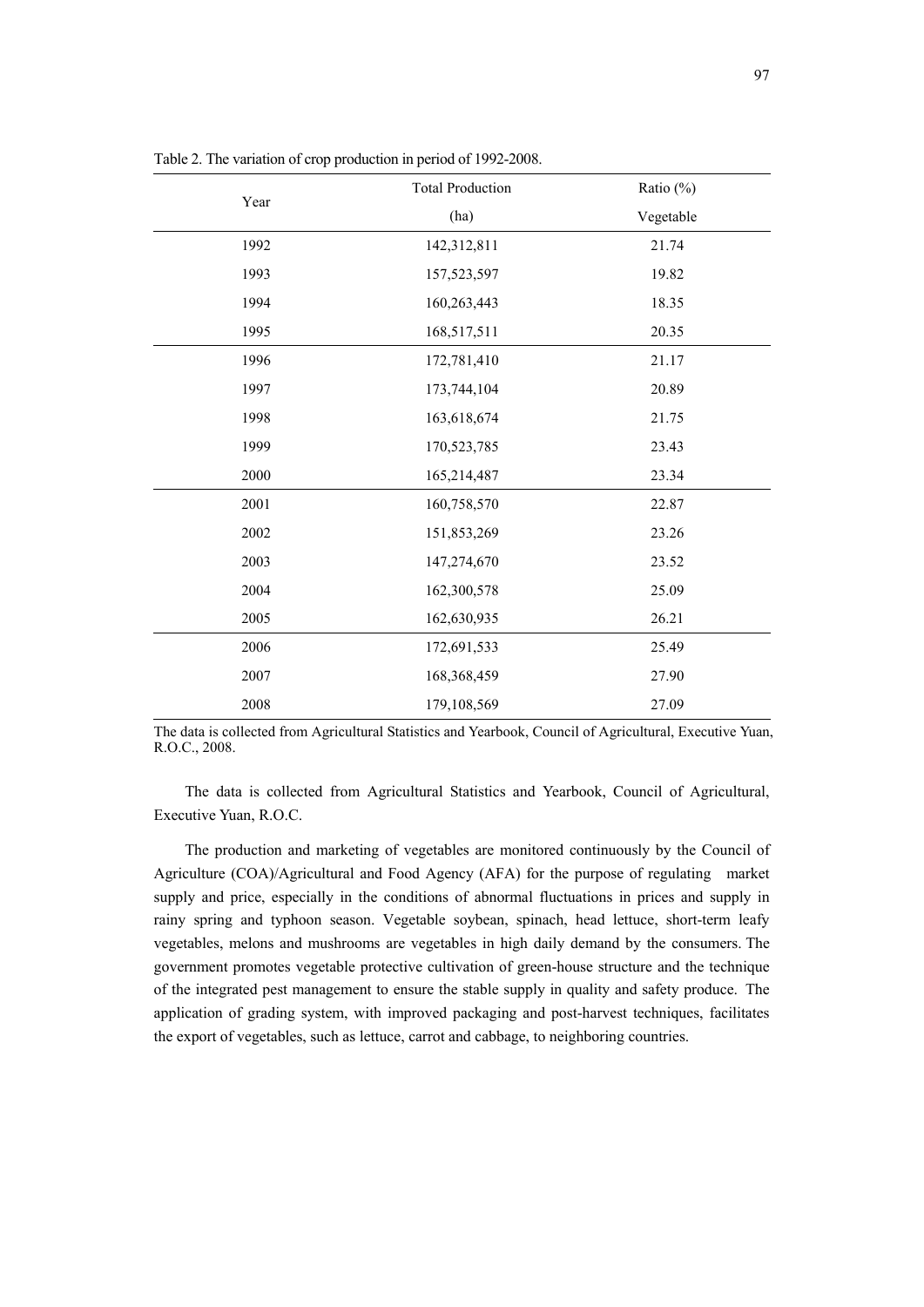Regarding to vegetable trade, the import quantity and value of vegetable products were increasing by year, from 1992 to 2008 the quantity increased from 171.8 thousand tons to 417.7 thousand tons and the value increasing three times, from 96 million US dollars to 264.3 million US dollars. But the export quantity decreased from 204 thousand tons to 66 thousand tons and the value decreased from 299.6 million US dollars to 112.7 million US dollars, from 1992 to 2008 (Table 3).

|      |            | Import        | Export     |               |  |
|------|------------|---------------|------------|---------------|--|
| Year | Weight     | Value         | Weight     | Value         |  |
|      | (ton)      | $(1,000$ USD) | (ton)      | $(1,000$ USD) |  |
| 1992 | 171,857.07 | 96,106.64     | 204,556.66 | 299,636.10    |  |
| 1993 | 197,366.18 | 100,255.56    | 169,720.74 | 263,652.80    |  |
| 1994 | 235,563.30 | 111,117.41    | 152,789.66 | 222,918.09    |  |
| 1995 | 212,692.19 | 116,959.93    | 161,984.48 | 213,172.45    |  |
| 1996 | 231,261.88 | 139,309.10    | 152,662.87 | 184,483.60    |  |
| 1997 | 260,818.27 | 158,742.60    | 115,533.05 | 151,636.00    |  |
| 1998 | 302,413.73 | 163,948.90    | 91,053.81  | 128,071.80    |  |
| 1999 | 297,235.06 | 169,418.80    | 112,406.40 | 134,146.80    |  |
| 2000 | 303,333.52 | 170,468.00    | 105,592.34 | 131,191.80    |  |
| 2001 | 336,461.53 | 166,907.20    | 85,464.37  | 109,116.40    |  |
| 2002 | 321,596.47 | 172,911.10    | 81,029.67  | 98,194.50     |  |
| 2003 | 239,012.96 | 170,876.50    | 80,405.07  | 104,389.80    |  |
| 2004 | 340,039.84 | 184, 107. 20  | 88,153.75  | 113,311.50    |  |
| 2005 | 466,210.19 | 236,487.60    | 76,950.78  | 97,587.30     |  |
| 2006 | 421,950.99 | 217,801.80    | 66,500.38  | 94,016.60     |  |
| 2007 | 473,245.01 | 239,654.50    | 59,674.98  | 87,734.90     |  |
| 2008 | 417,723.25 | 264,284.70    | 78,470.41  | 112,753.70    |  |

Table 3. The statistics data of trade on vegetable products in the period of 1992-2008.

The data is collected from General Bureau of Tariff, Ministry of Finance, R.O.C.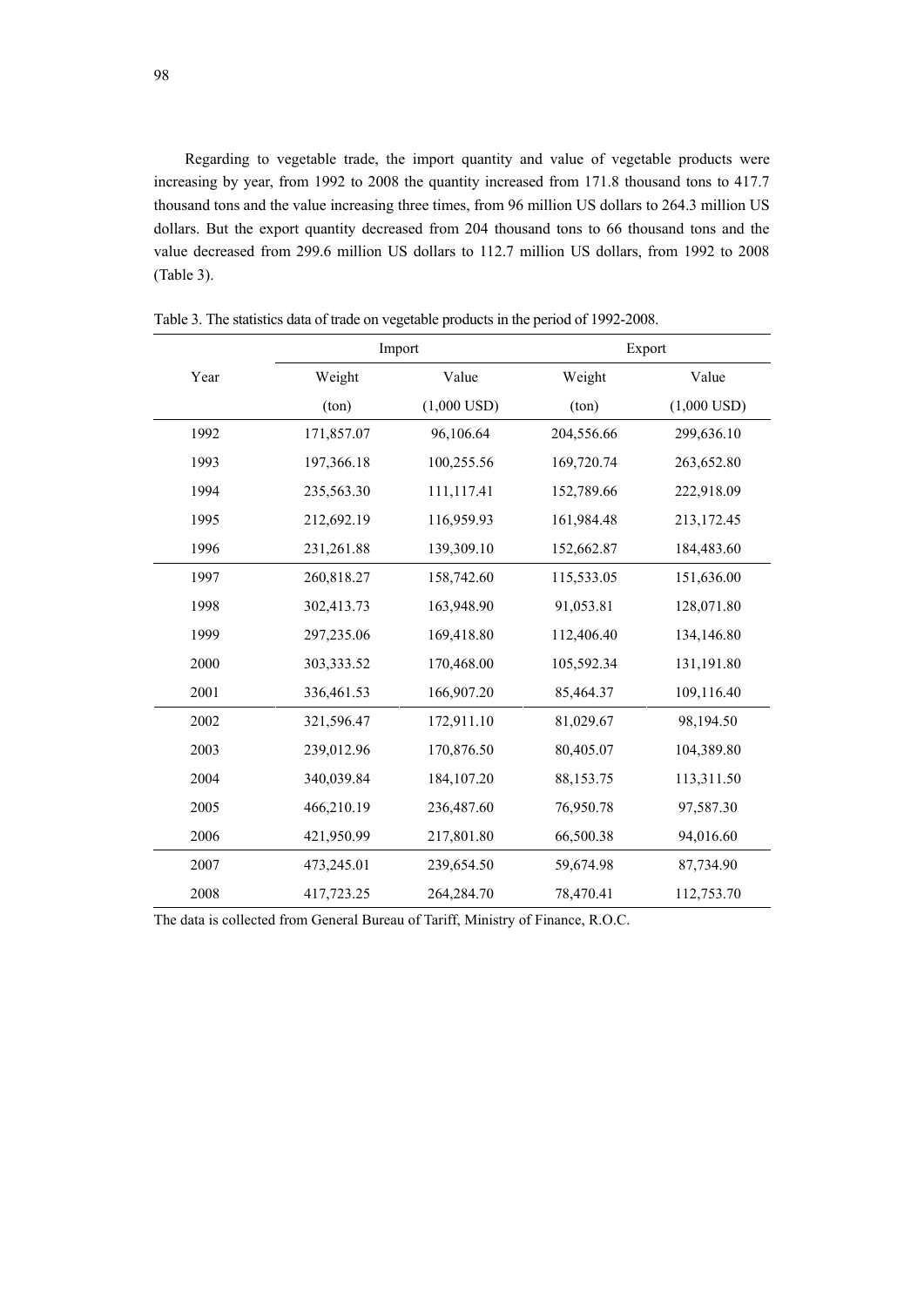## **The Supply System and Cold Chain of Vegetables Marketing**

Agriculture is vital and multi-functional. It serves all facts of human life and is an integral part of environmental conservation and culture. However, agriculture is facing a series of global challenge today. According to statistics and other scientific evidence, global temperature and sea level will raise, and frequency of extreme weather conditions will also increase. These global changes will bring in great impacts on agriculture production and threaten food security.

Climate of Taiwan has both subtropical and tropical types, and the meteorological phenomena are unstable. The natural disaster includes monsoon, typhoon, cloudburst, high temperature, high humidity and cold current, which often attack this island. Due to the climatic characteristics, the agricultural disasters often happen, and high temperature becomes the main restricting factor for cultivating vegetable crops.

In Taiwan, vegetable production is unstable in rainy spring and summer seasons and is over supply in winter time. Developing cold chain system provides high quality, safety, convenience and stable vegetable supply. There are two major pathways of vegetable marketing. Traditionally, vegetables are transported from growers at growing area to wholesale markets, and auction markets are nearby the consuming city, and then transported to retailers (Fig.1). For the purpose to keep product quality, it is necessary to shorten the transport time. To ensure the products arriving convention retail market in early morning and reaching to consumer's refrigerator in 24 hours, vegetable is always transported in the midnight for auction.

About 45% of vegetables are sold through the traditional channels. Because of the distance from southern to northern Taiwan is short, most vegetables can be kept well due to these prompt transportation. The quality of vegetables is maintained by such a good short time and direct transportation.



Fig. 1. The vegetables supply system of Taiwan. The solid line means the supply by cold chain.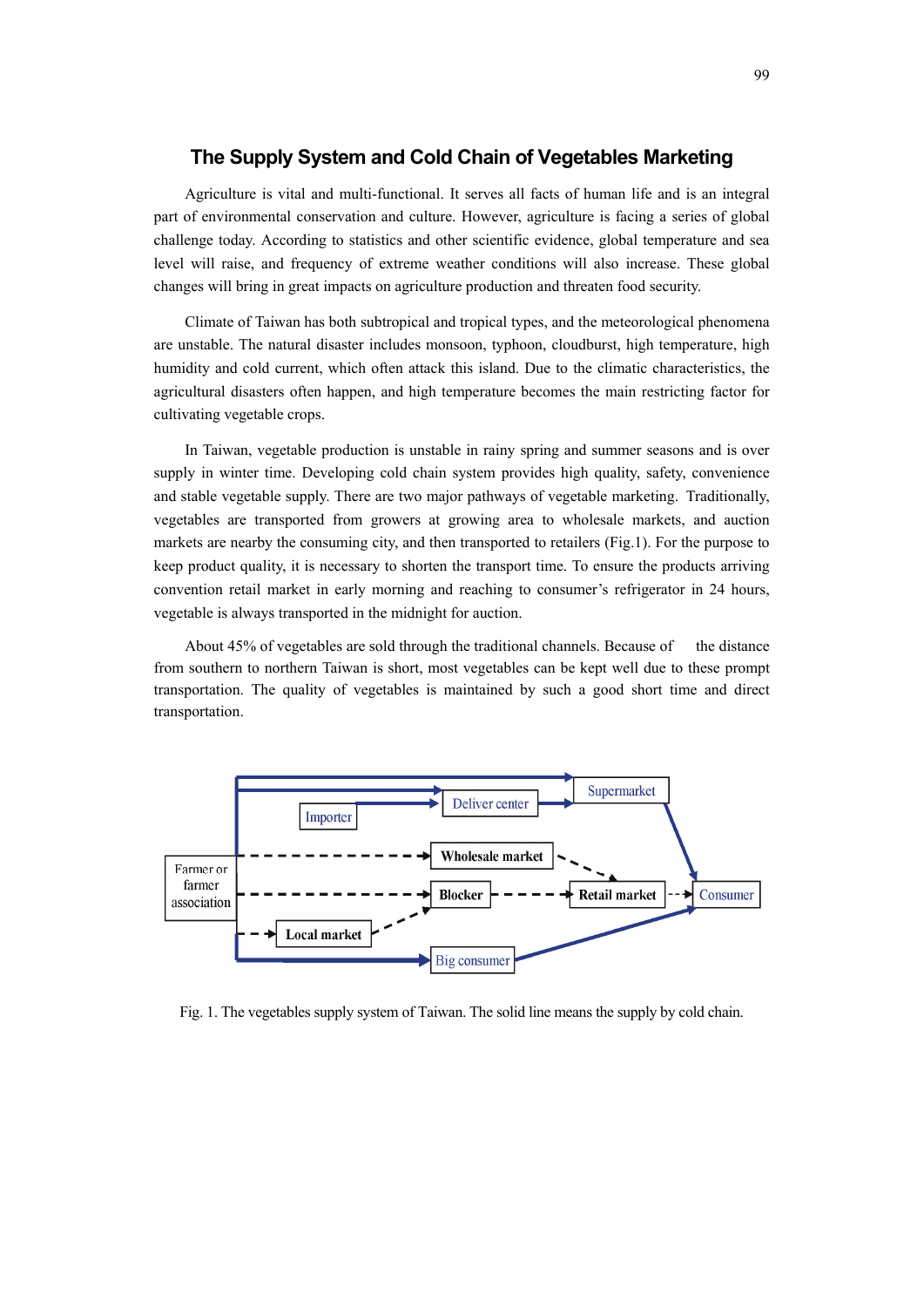Another way is to supply for supermarket and hypermarket. In this system, cold chain vegetable is widely accepted, and vegetables are also sold to big group, like military, companies, and schools, etc. Cold chain management for vegetables can reduce post-harvest loss and keep better quality, especially for highly perishable vegetables such as leafy vegetables. Theoretically cold chain system for vegetables should be widely applied. At present, only about 30-40% of vegetables are sold through this system.

Various kinds of practices are used in cold chain operation, especially for horticultural crops. Different practices are adopted for different situations, depending on vegetable properties, available facilities, and consumer's demands. Post-harvest handling is a very important step for most horticultural products prior to shipping and marketing. Among them, the use of "pre-cooling" technique has greatly improved vegetable quality. Pre-cooling is a very important step in cold chain operation. The facilities and techniques include hydrocooling, room cooling, forced air cooling and vacuum cooling.

Low-temperature storage is well-used in cold chain management. The use of "controlled atmosphere" storage (CA storage) provides a chance to prolong the storage life of cabbage and other vegetables. In this system, the suppliers, such as supermarkets, can keep vegetable quality stable in quantity. However, the supply and price of vegetables from growers or wholesale market are often fluctuate when climate change unexpectedly. Short term storage of leafy vegetables is commonly used by farmers' associations. Long term storage for certain seasonal vegetables, such as onion and cabbage, is more professional

# **Newly Supply Choice – "Fresh-cut" Vegetables**

Fresh-cut vegetables are easy to become spoiled. The procedure for producing fresh-cut vegetables is very complicated to keep the product fresh and away from microorganism contamination. Among the products, fresh-cut vegetables need the most precise control in all steps of operations. Shredding and slicing cause damage to vegetables tissues.

In addition to keep fresh-cut vegetables fresh, safety control in microorganisms' contamination is also important. Processing operations such as cutting cause damage to vegetable tissues and lead to leakage of nutrients and cellular fluids providing opportunities for microorganisms' contaminations. The microorganisms may result in a public health problems caused by food borne disease, especially for the fresh-cut vegetables like salad which are consumed without cooking.

The other choice is frozen vegetable, which has been developed for 30 years in this place and not only supply for domestic market but also for export to Japan. According to the modern consumption habit, consumers need more fast and safety food, and frozen vegetable now becomes more popular in the supermarket, especially when the vegetable price arises.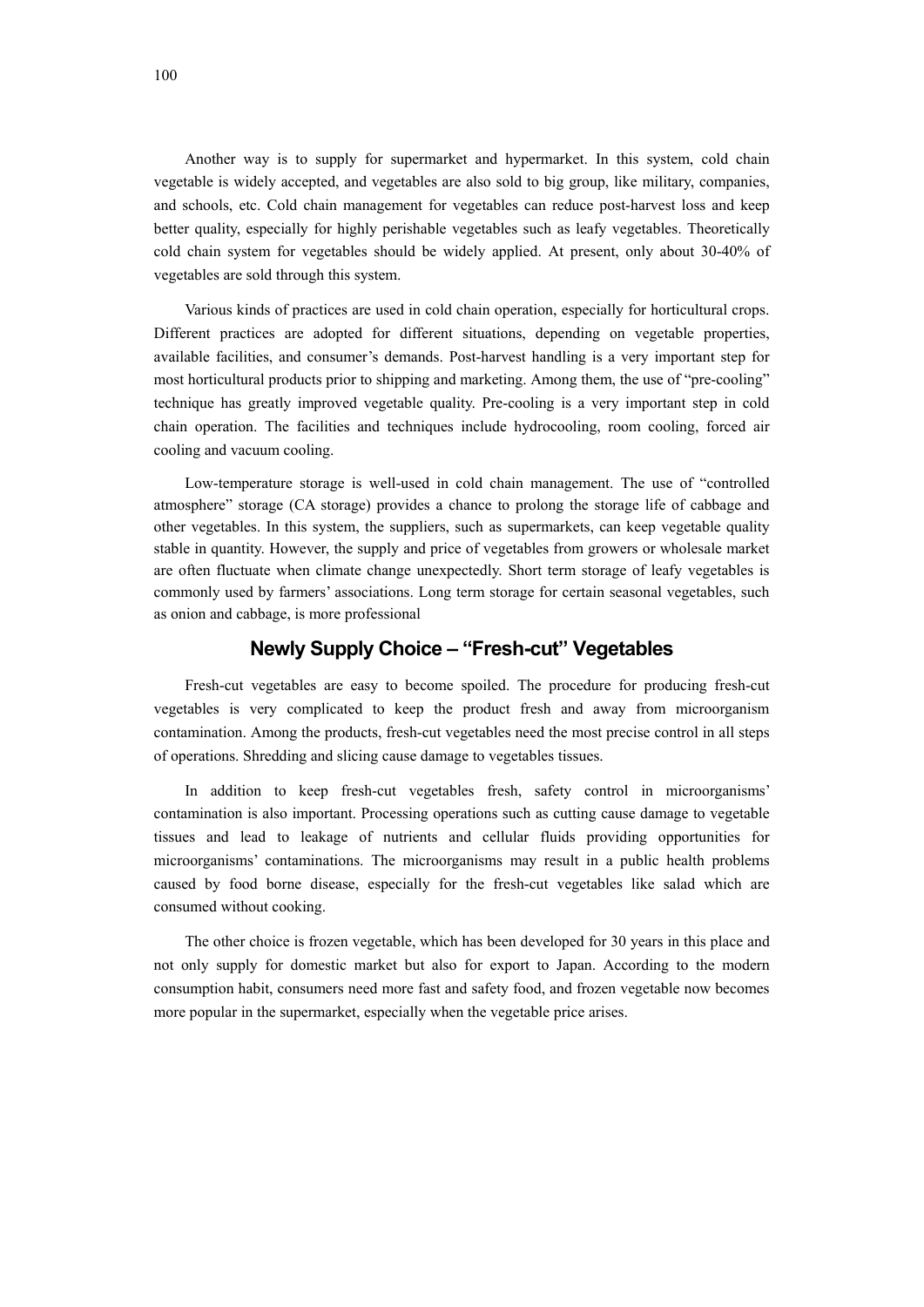## **Vegetable Adjustment Measures in Taiwan**

For improving marketing efficiency, the Agency of Food and Agriculture (AFA) helped wholesale market to enrich trade facilities, increase service quality and develop shared software. Government assists farmers' associations establishing cold-chain for domestic agricultural production, enhancing their supermarket operations, increasing its cooperation with direct sale channels, such as supermarkets, hypermarkets or consumers who booking large orders.

For vegetable shortage problems caused by natural disasters such as typhoons and extremely rainfall in summer, the AFA assists farmers' associations to establish large scale refrigeration facilities for storing long-term vegetable like cabbage and Chinese cabbage. The storage product will be released to Taipei Wholesale Market when local markets are shortage of supply and/or when market price has abnormal fluctuation. The market-regulate measures implemented by government are listed as followings:

#### **A. Storage facilities improvement**

Carefully select the qualified farmer groups, and help them to improve their refrigeration facilities and the marketing ability.

#### **B. Restore measures**

Disaster relief and vegetable restore are implemented shortly after the occurrence of natural disasters. Technical and financial assistance for shortening period of leaf vegetable replanting are offered to meet market vegetable demand as early as possible. The replant vegetable can compensate market shortage until it restores to the original quantity in 15 days.

#### **C. Emergency measures**

The government will release storage vegetables to compensate for the shortage caused by natural disaster. The government collect weather forecast information continuously and take measures to prevent disasters. The government also monitors crops damage condition and fluctuations in vegetable prices during the period of natural disasters.

AFA will inform the agricultural groups who are taking part in the storage program to release vegetable, when there is AFA showing abnormal fluctuations in prices and supply of vegetable.

## **Conclusion**

Abnormal climate and extreme weather cause the shortage of vegetable in Taiwan. Cold chain system for vegetables is an advanced post-handling system compared to the traditional marketing channels, which helps to expand the vegetable preservation life. However, many factors may restrict the application of cold chain system. These factors include increased cost, complicate